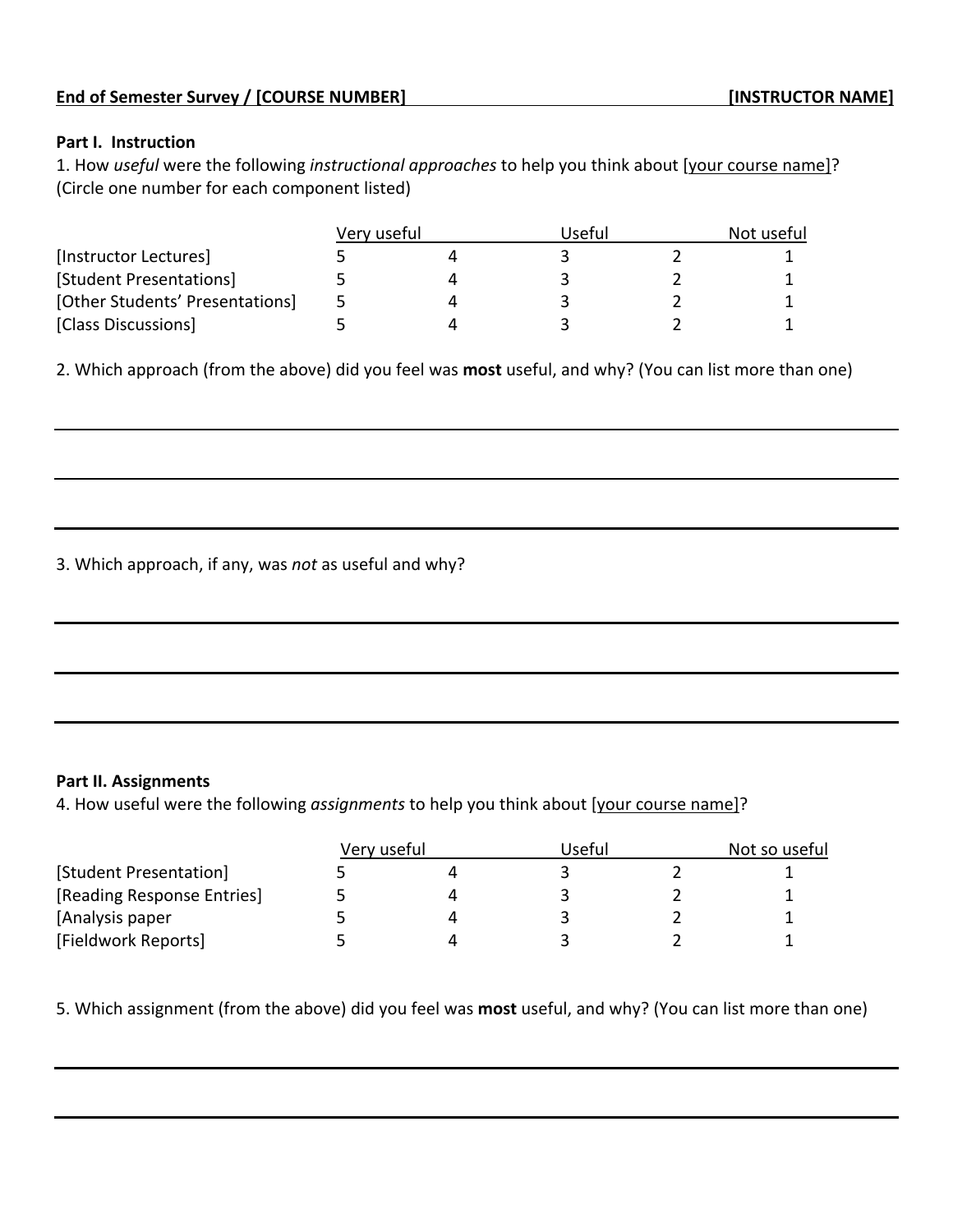## 6. Which assignment, if any, was *not* as useful and why?

## **Part III. Overall Course**

| Circle one number for each question.                                                              | Strongly<br><b>Agree</b> | Agree          | Not Sure | <b>Disagree</b> | Strongly<br><b>Disagree</b> |
|---------------------------------------------------------------------------------------------------|--------------------------|----------------|----------|-----------------|-----------------------------|
| 7. It was useful to learn .                                                                       |                          |                |          |                 |                             |
|                                                                                                   | 1                        | $\overline{2}$ | 3        | 4               | 5                           |
| ] was useful.<br>8.1                                                                              | 1                        | $\overline{2}$ | 3        | 4               | 5                           |
| 9. It was useful to hear ongoing<br>feedback about your lessons<br>during class.                  | $\mathbf{1}$             | $\overline{2}$ | 3        | 4               | 5                           |
| 10. I was able to voice my comments<br>in class when I wanted to.                                 | 1                        | $\overline{2}$ | 3        | 4               | 5                           |
| 11. Overall, [the instructor] provided<br>useful written feedback on<br>assignments.              | 1                        | $\overline{2}$ | 3        | 4               | 5                           |
| 12. What did [Prof. ] do in general that makes this course helpful or useful? Please be specific. |                          |                |          |                 |                             |

13. What *useful* suggestion(s) for this course would you make that help [Prof. \_\_\_\_] teach future students? Please be honest.